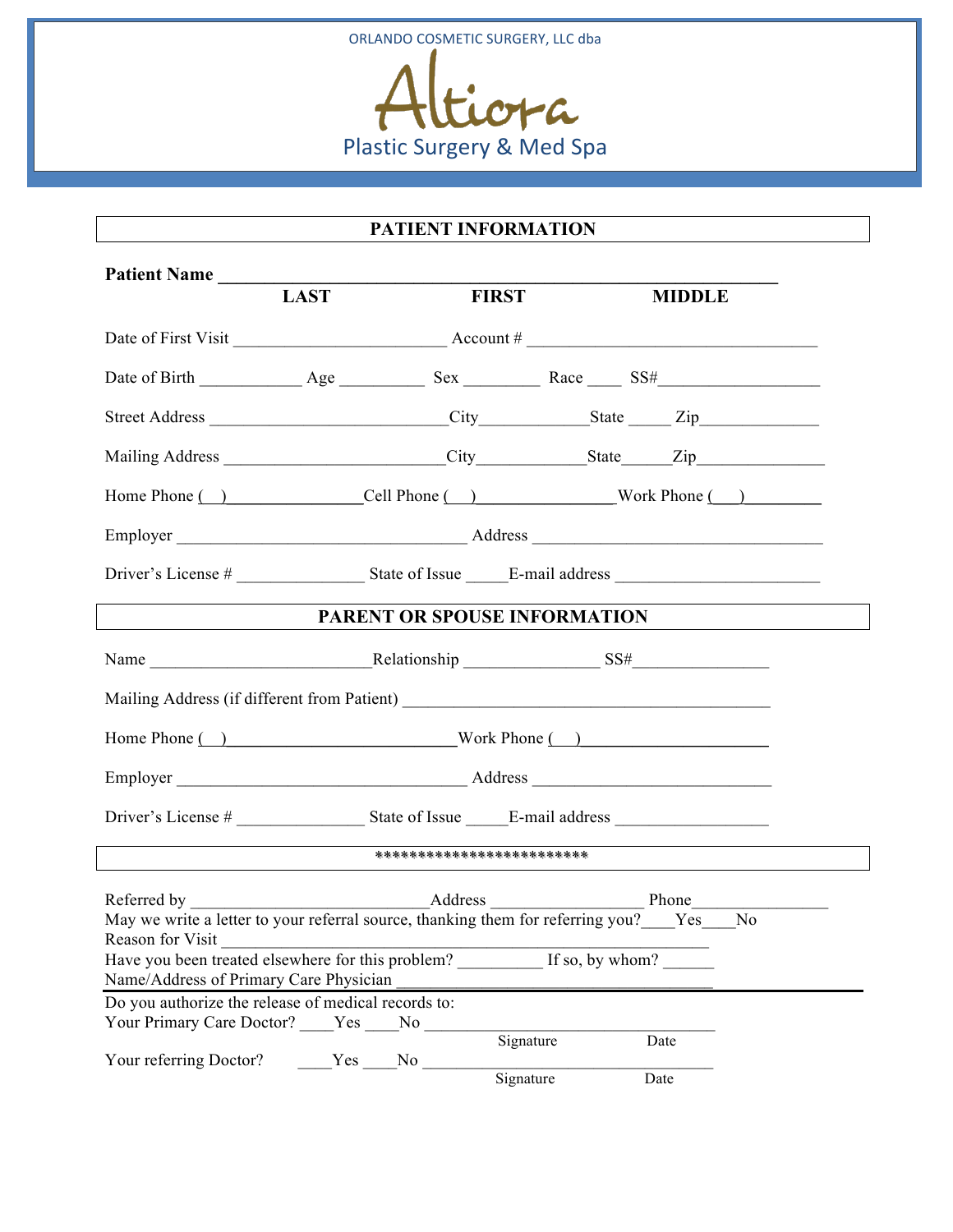| IF ACCIDENT RELATED, PLEASE COMPLETE THE FOLLOWING                                                              |  |  |  |  |  |
|-----------------------------------------------------------------------------------------------------------------|--|--|--|--|--|
| Date of Accident ________ Time _________ Describe how accident happened: _____________                          |  |  |  |  |  |
| Any legal proceedings involved regarding this visit Yes No<br><b>NAME OF INSUREANCE CARRIER:</b>                |  |  |  |  |  |
| NAME OF INSUREANCE CARRIER:<br>How do you plan to pay for this visit? __Cash __Check ___Insurance __Credit Card |  |  |  |  |  |
| <b>EMERGENCY CONTACT PERSON</b>                                                                                 |  |  |  |  |  |
| Emergency contact person (or friend) other than a relative, who does not reside with you:                       |  |  |  |  |  |
| PRIMARY INSURANCE INFORMATION                                                                                   |  |  |  |  |  |
|                                                                                                                 |  |  |  |  |  |
|                                                                                                                 |  |  |  |  |  |
|                                                                                                                 |  |  |  |  |  |
|                                                                                                                 |  |  |  |  |  |
|                                                                                                                 |  |  |  |  |  |
|                                                                                                                 |  |  |  |  |  |
| <b>SECONDARY OR WORKER'S COMPENSATION INSURANCE INFORMATION</b>                                                 |  |  |  |  |  |
|                                                                                                                 |  |  |  |  |  |
|                                                                                                                 |  |  |  |  |  |
|                                                                                                                 |  |  |  |  |  |
|                                                                                                                 |  |  |  |  |  |
|                                                                                                                 |  |  |  |  |  |
|                                                                                                                 |  |  |  |  |  |
|                                                                                                                 |  |  |  |  |  |

### **INSURANCE RELATED SERVICES**

The patient is responsible for all fees, subject to individual insurance requirements. We accept payment in the form of cash, check, or credit card. When insurance coverage applies, our office will complete the necessary forms (using information that you provide) to expedite insurance payments. Prior authorization of services (especially surgery) and pre-verification of coverage may be necessary. Depending upon insurance coverage, you will be asked to pay deductible amounts, co-payments and charges for no-covered services.

I authorize release of medical information necessary to process this claim and also authorize payment of medical benefits to the physician. I hereby authorize Orlando Cosmetic Surgery, LLC, dba Altiora Plastic Surgery and Med Spa to furnish information to insurance carriers concerning my illness and treatment and I hereby assign to the physician(s) all payments for medical services rendered to myself or my dependents.

DATE: \_\_\_\_\_\_\_\_\_\_\_\_\_\_ SIGNATURE: \_\_\_\_\_\_\_\_\_\_\_\_\_\_\_\_\_\_\_\_\_\_\_\_\_\_\_\_\_\_\_\_\_\_\_\_\_\_\_\_\_\_\_\_\_

### **NON- INSURANCE RELATED SERVICES**

The patient is responsible for all fees for any and all services provided by our physicians. I agree to pay for all services rendered by my physician per the office policy of Orlando Cosmetic Surgery, LLC, dba Altiora Plastic Surgery and Med Spa

DATE: SIGNATURE: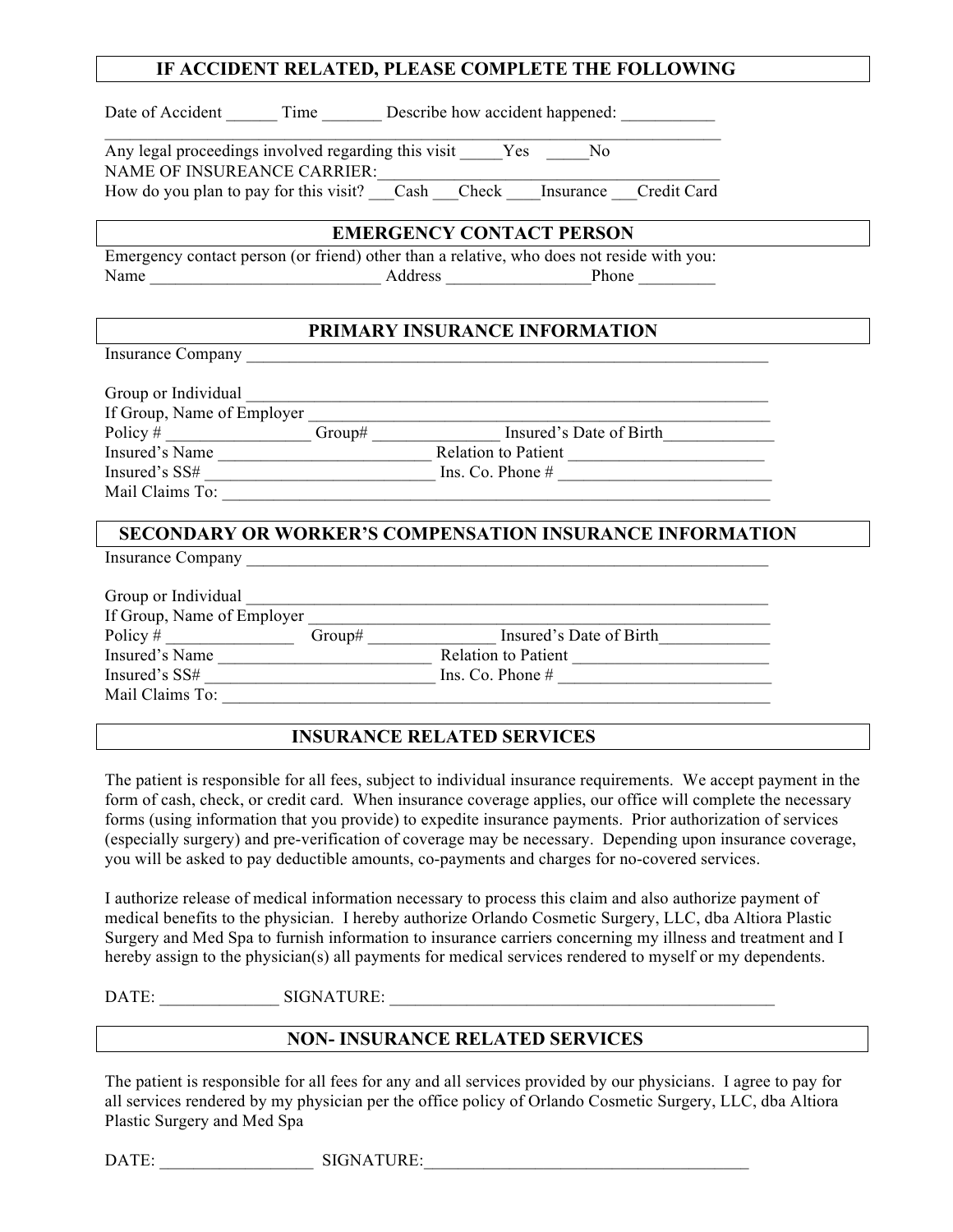## **MEDICAL HISTORY**

| Height _________                                                                                                                                                                                                                                    | Weight | Diet?                                                                                                                                                                                                                         |  |  |  |
|-----------------------------------------------------------------------------------------------------------------------------------------------------------------------------------------------------------------------------------------------------|--------|-------------------------------------------------------------------------------------------------------------------------------------------------------------------------------------------------------------------------------|--|--|--|
| Exercise? Yes No<br>If yes, how often?                                                                                                                                                                                                              |        |                                                                                                                                                                                                                               |  |  |  |
| Have you had a recent weight loss or gain? _______ If yes, please explain.                                                                                                                                                                          |        |                                                                                                                                                                                                                               |  |  |  |
|                                                                                                                                                                                                                                                     |        |                                                                                                                                                                                                                               |  |  |  |
|                                                                                                                                                                                                                                                     |        | Please list any allergies.                                                                                                                                                                                                    |  |  |  |
|                                                                                                                                                                                                                                                     |        |                                                                                                                                                                                                                               |  |  |  |
|                                                                                                                                                                                                                                                     |        |                                                                                                                                                                                                                               |  |  |  |
|                                                                                                                                                                                                                                                     |        | Have you been treated for any medical problems? _________ If yes, please explain: ________                                                                                                                                    |  |  |  |
| Have you ever seen a psychologist or psychiatrist?<br><u> La componenta de la componenta de la componenta de la componenta de la componenta de la componenta de la comp</u><br>Are you currently under treatment by a psychologist or psychiatrist? |        |                                                                                                                                                                                                                               |  |  |  |
|                                                                                                                                                                                                                                                     |        |                                                                                                                                                                                                                               |  |  |  |
| Kidney Problems:                                                                                                                                                                                                                                    |        | <u> 1980 - Jan James James Barnett, fransk politik (d. 1980)</u>                                                                                                                                                              |  |  |  |
|                                                                                                                                                                                                                                                     |        |                                                                                                                                                                                                                               |  |  |  |
|                                                                                                                                                                                                                                                     |        |                                                                                                                                                                                                                               |  |  |  |
|                                                                                                                                                                                                                                                     |        | Seizures or loss of consciousness:                                                                                                                                                                                            |  |  |  |
|                                                                                                                                                                                                                                                     |        |                                                                                                                                                                                                                               |  |  |  |
|                                                                                                                                                                                                                                                     |        |                                                                                                                                                                                                                               |  |  |  |
| Cancer:                                                                                                                                                                                                                                             |        | the control of the control of the control of the control of the control of the control of the control of the control of the control of the control of the control of the control of the control of the control of the control |  |  |  |
|                                                                                                                                                                                                                                                     |        | Hepatitis or yellow jaundice:                                                                                                                                                                                                 |  |  |  |
|                                                                                                                                                                                                                                                     |        |                                                                                                                                                                                                                               |  |  |  |
| $-$ Other: $-$                                                                                                                                                                                                                                      |        |                                                                                                                                                                                                                               |  |  |  |
|                                                                                                                                                                                                                                                     |        |                                                                                                                                                                                                                               |  |  |  |

List any other medications you are currently taking, including over-the-counter drugs and herbal supplements:

Personal or family history of anesthesia or bleeding problems? If so, please explain: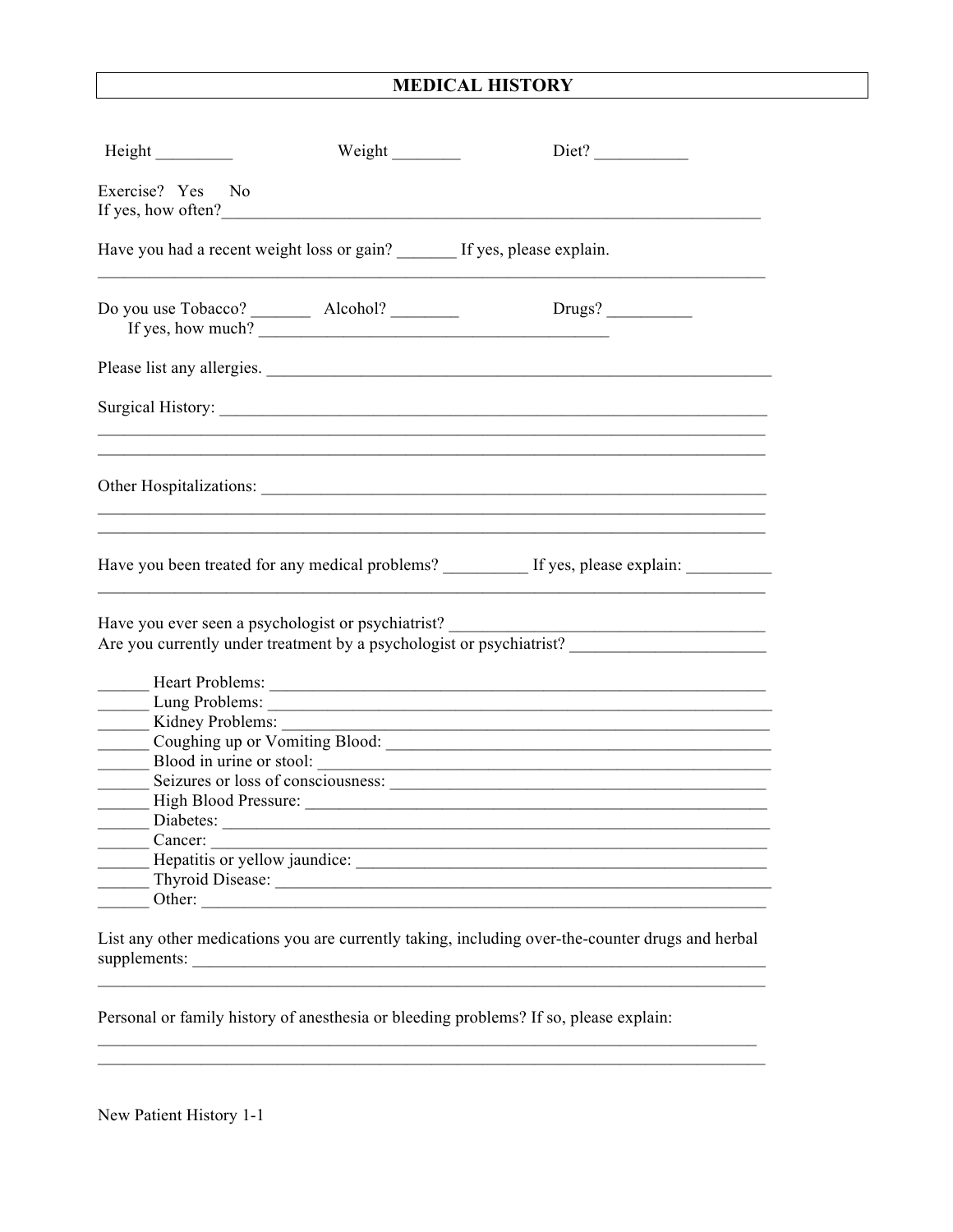# **Orlando Cosmetic Surgery, LLC dba Altiora Plastic Surgery and Med Spa ELECTRONIC PRESCRIPTIONS**

Dear Patients,

As we are transferring to electronic medial recording we would like to help accommodate you by transmitting your prescriotions electronically. Please provide us with the following information for E-Prescribing:

| Patient Name:         |
|-----------------------|
|                       |
| Name of your          |
| Pharmacy:             |
|                       |
| <b>Pharmacy Phone</b> |
| Number:               |
|                       |
| Pharmacy              |
| Location:             |
| (Full Address)        |
|                       |

\*\* If you should change your pharmacy in the future, please notify us so we can update our records.

Thank you,

Orlando Cosmetic Surgery, LLC, dba Altiora Plastic Surgery and Med Spa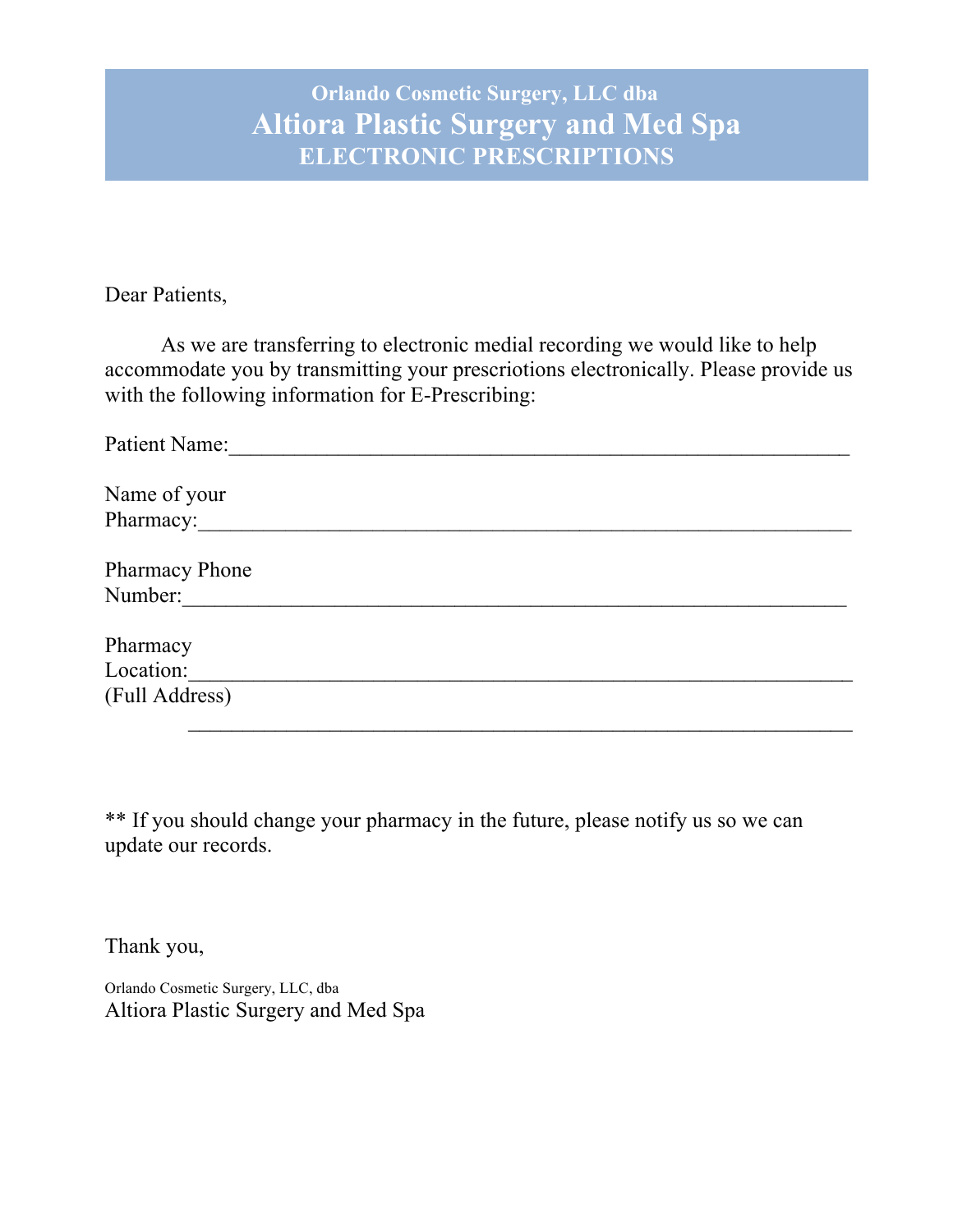## **Orlando Cosmetic Surgery, LLC, dba Altiora Plastic Surgery and Med Spa Notice of Privacy Practices**

- This notice describes how your health information may be used and disclosed and how you can access this information. Please review it carefully.
- At Orlando Cosmetic Surgery, LLC, dba Altiora Plastic Surgery and Med Spa, we have always kept your health information secure and confidential. A new law requires us to continue maintaining your privacy, to give you this notice and to follow the terms of this notice.
- Our Electronic medical records database is protected by encrypted software using 250byte encryption for your protection.
- Our website and patient portal is protected through our software company, Macpractice that allows a secure connection from user to our office using secured socket layer (SSL).
- Even though our computer database is well protected, should your PHI ever be compromised you would receive a notice of breach.
- The law permits us to use or disclose your health information to those involved in your treatment. For example, a review of your file by a specialist doctor whom we may involve in your care.
- We may use or disclose your health information for payment of your services. For example, we may be required by your insurance company to send a report of your progress, history and physical, photos and/or surgical report for their review to determine payment benefits.
- We may use or disclose your health information for our normal healthcare operations. For example, one of our staff will enter your information into our computer.
- We may use or disclose your medical information with one of our business associates, such as a billing or transcription service. We have an updated written contract with each business associate that requires them to protect your privacy. This contract is in compliance with the new HIPAA final rule released January 17, 2013, effective March 26, 2013.
- We may use your information to contact you. For example, we may send newsletters or other information to you. We may also want to call and remind you about your appointments. If you are not home, we may leave this information on your answering machine or with the person who answers the telephone.
- We may use or disclose your demographic information and the dates that you received treatment from our physician, as necessary, in order to contact you for fundraising activities supported by our office. All fundraising communications will include information about how you may opt out of future fundraising communications. If you do not want to receive further fundraising communications, please contact our Privacy Officer and request that these fundraising materials not be sent to you. We will then make reasonable efforts to ensure that no further fundraising communications be sent to you.
- In an emergency, we may disclose your health information to a family member or another person responsible for you care.
- We may release some or all of your health information when required by law.
- If this practice is sold, your information will become the property of the new owner.
- Except as described above, this practice will not use or disclose your health information without your prior written authorization.
- You may request in writing that we not use or disclose your health information as described above. We will let you know if we can fulfill your request.
- You have the right to know of any uses or disclosures we make with your health information beyond that above normal uses.
- As we will need to contact you from time to time, we will use whatever address or telephone number we have on file for you.
- You have the right to transfer copies of your health information to another practice. We will mail your files for you.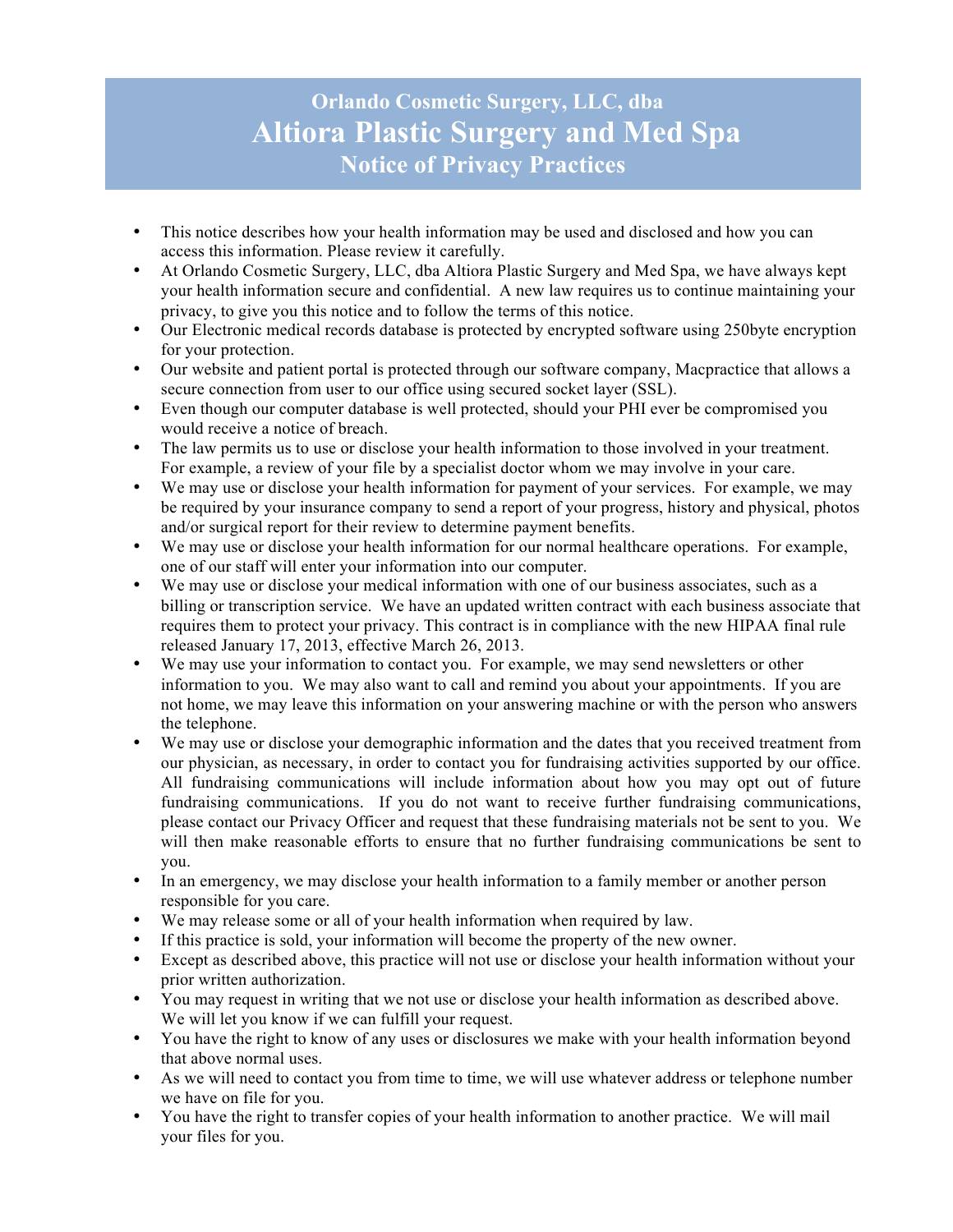- You have the right to receive a copy of your health information, with a few exceptions. Give us a written request regarding the information you need. If you also want a copy of your records, we may charge you a reasonable fee for the copies based on Florida law.
- You have the right to request an amendment or change to your health information. Give us your request to make changes in writing. If you wish to include a statement in your file, please give it to us in writing. We may or may not make the changes you request, but will be happy to include your statement in your file. If we agree to an amendment or change, we will not remove or alter earlier documents, but will add new information.
- You have the right to receive a copy of this notice.
- If we change any of the details of this notice, we will notify you of the change at your next appointment after the effective date of the change.
- We reserve the right to have your medical records and files reviewed by our corporation's attorney (currently, Law Offices of Dominick Salfi, Jr.) as part of our medical quality assurance.
- If you believe your privacy rights have been violated, you may file a complaint with our practice or with the Secretary of the Department of Health and Human Services. Any complaints should be in writing, state the nature of the complaint, and how to contact you. Our privacy officer will be happy to try to resolve any adverse event with you or write to: Secretary of Health and Human Services; The U.S. Department of Health and Human Services. You will not be retaliated against for filing a complaint and your complaint will not affect your diagnosis or any treatment we are providing you.
- However, before filing a complaint, for more information, or assistance regarding your health information privacy, please contact our office at 941.388.1110. We would be most happy to try to honor your request.

This notice goes into effect as of February 22, 2017.

#### **Acknowledgement**

I have received a copy of the Orlando Cosmetic Surgery, LLC, dba Altiora Plastic Surgery and Med Spa; Notice of Privacy Practices.

| Signed | Print Name | Date |
|--------|------------|------|
|        |            |      |

If signing as a parent or guardian, please note the name of the patient Notice of Privacy Practices 1-5 Eff: 09-23-13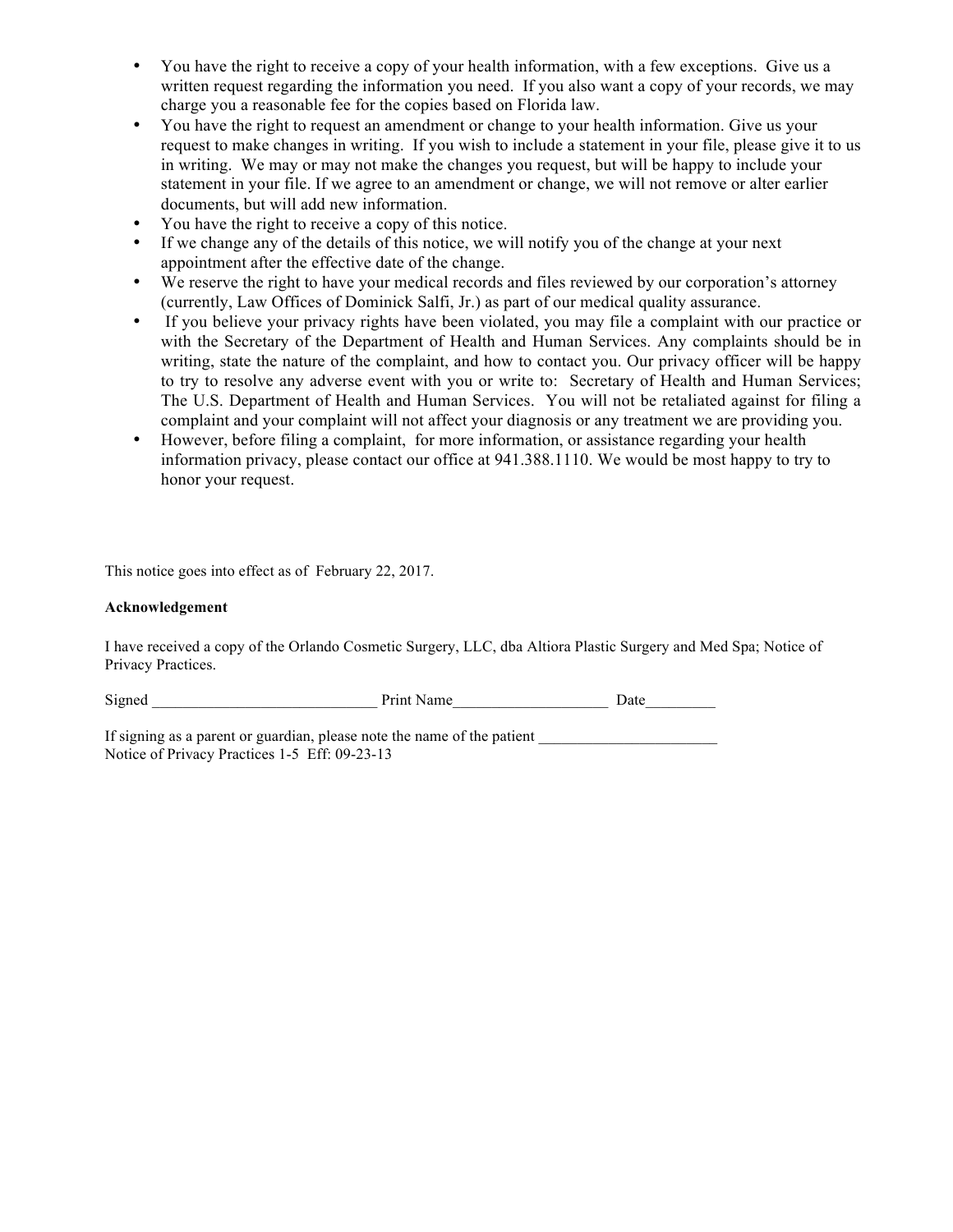# **Orlando Cosmetic Surgery, LLC, dba Altiora Plastic Surgery and Med Spa CONSENT TO RELEASE INFORMATION**

| I, the undersigned, hereby authorize Orlando Cosmetic Surgery, LLC to release medical information<br>concerning the above named patient to:                                 |                                 |          |  |  |  |
|-----------------------------------------------------------------------------------------------------------------------------------------------------------------------------|---------------------------------|----------|--|--|--|
|                                                                                                                                                                             |                                 |          |  |  |  |
|                                                                                                                                                                             |                                 |          |  |  |  |
|                                                                                                                                                                             |                                 |          |  |  |  |
|                                                                                                                                                                             |                                 |          |  |  |  |
| You may/may not call me at home                                                                                                                                             | You may/may not call me at work |          |  |  |  |
| I give permission to leave a message on <b>home/work</b> recorder.                                                                                                          |                                 |          |  |  |  |
| I understand that I may revoke this consent at any time by sending a written notice to the office.                                                                          |                                 |          |  |  |  |
| I understand that any release which was made prior to my revocation in compliance with this<br>authorization shall not constitute a breach of my rights to confidentiality. |                                 |          |  |  |  |
| I do not want information released regarding: __________________________________                                                                                            |                                 |          |  |  |  |
|                                                                                                                                                                             |                                 | Date:    |  |  |  |
| Street address                                                                                                                                                              | City<br><b>State</b>            | Zip code |  |  |  |
| Relationship (if not parent)                                                                                                                                                | Witness                         |          |  |  |  |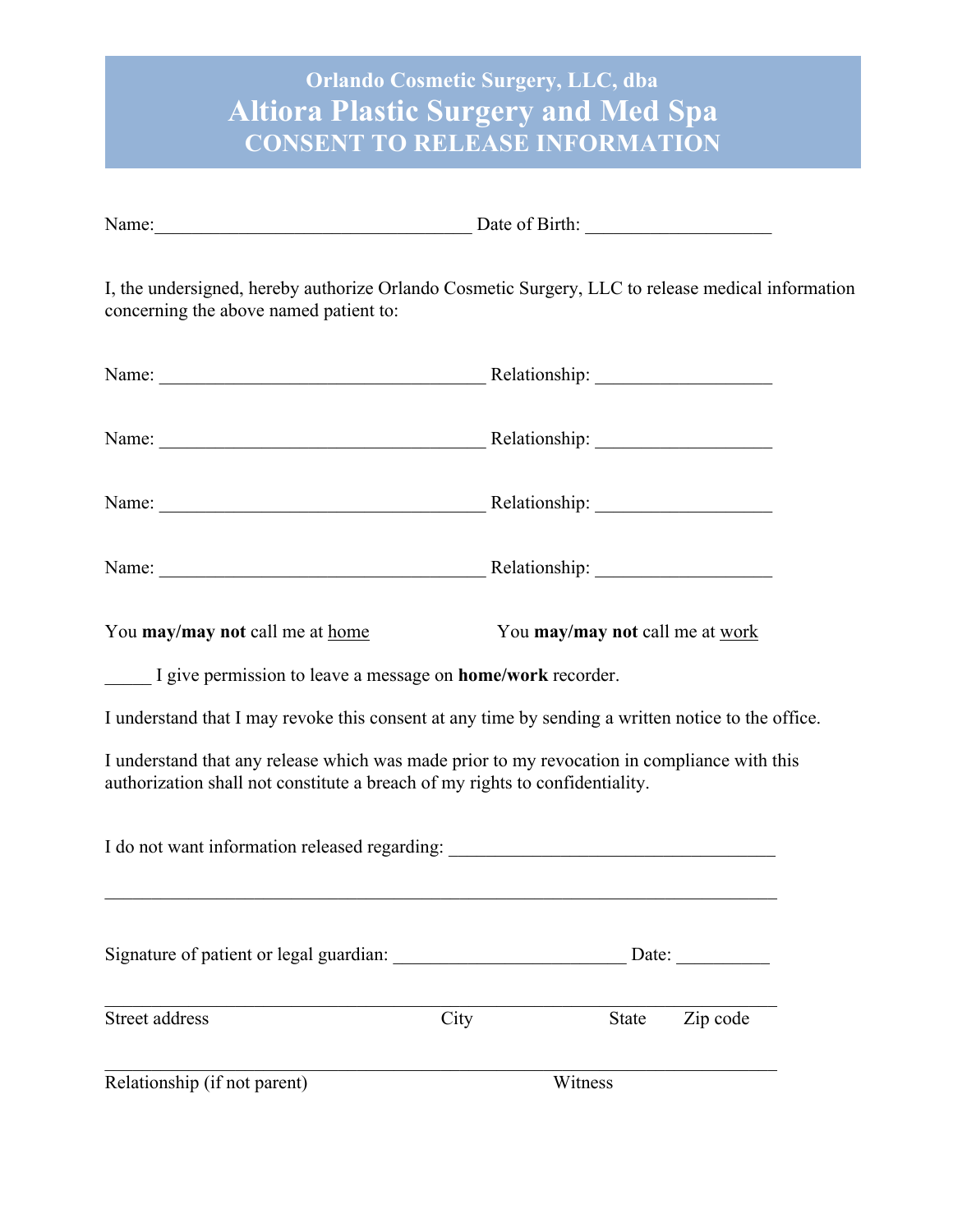**Orlando Cosmetic Surgery, LLC dba Altiora Plastic Surgery and Med Spa PATIENT PAYMENT POLICY**

Thank you for choosing Orlando Cosmetic Surgery, LLC dba Altiora Plastic Surgery and Med Spa as your service provider. We are committed to providing you with quality and affordable health care. Because some of our patients have had questions regarding patient and insurance responsibility for services rendered, we have developed this payment policy to explain things more clearly. Please read it, ask any questions you may have, and sign in the space provided. A copy may be provided to you upon request.

1. **INSURANCE**. We participate in most insurance plans, including Medicare. If you are not insured by a plan we do business with, payment in full is expected at each visit and prior to surgery. If you are insured by a plan we do business with, but do not have an up-to-date insurance card, payment in full for each visit is required until we can verify your coverage. Knowing your insurance benefits is your responsibility. Please contact your insurance company with any questions you may have regarding your coverage.

## 2. **CO-PAYMENTS, COINSURANCE, & DEDUCTIBLES**.

**Deductable:** This is the portion of your bill that you must pay out of pocket, before your insurance policy is required to pay any benefits.

**Copayment:** This is the payment your insurance policy requires you to pay directly to the doctor each time you have a visit, or when medical services are rendered. Copayments are usually required, even after your insurance deductable has been met.

**Coinsurance:** This is generally defined as the percentage of the payment you are required to pay for your service after the deductable has been met, up to a certain limit as defined by your insurance plan. This must be paid before any policy benefit is payable by an insurance company.

Copayments usually do not contribute to any policy out-of-pocket maximums, whereas coinsurance payments usually do.

*All co-payments, deductibles and co-insurance must be paid at the time of service and prior to surgery.* This arrangement is part of your contract with your insurance company. Failure on our part to collect co-payment, deductibles and co-insurance from patients can be considered fraud. Please help us in upholding the law by paying your co-payment at each visit and prior to your surgery.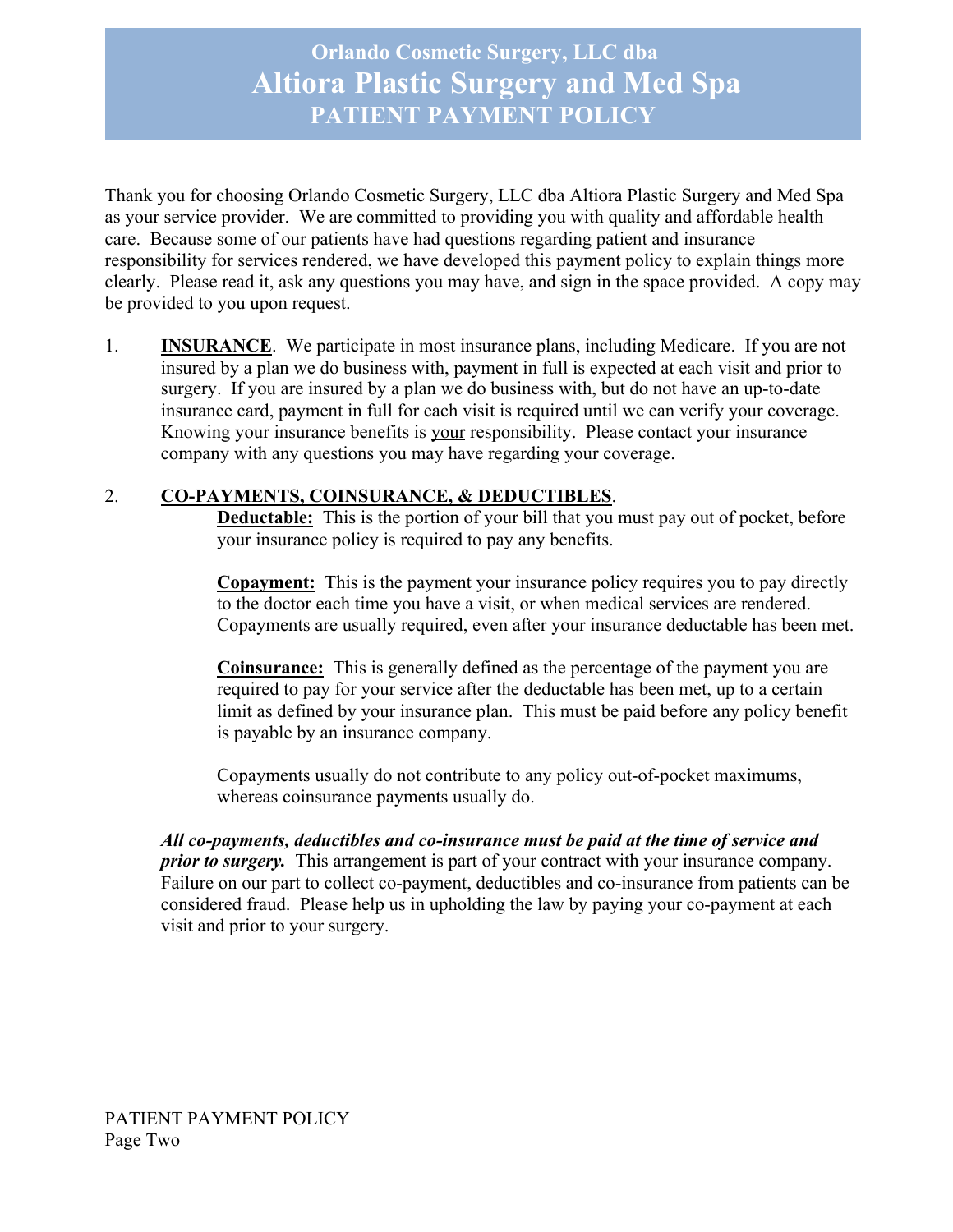- 3. **NON-COVERED SERVICES**. Please be aware that some, and perhaps all, of the services you receive may be non-covered or not considered reasonable or necessary by Medicare or other private insurers. You must pay for these services in full at the time of each visit.
- 4. **PROOF OF INSURANCE**. All patients must complete our patient information form before seeing the doctor. We must obtain a copy of your driver's license and current valid insurance card to provide proof of insurance. If you fail to provide us with the correct insurance information in a timely manner, you may be responsible for the balance of a claim.
- 5. **CLAIM SUBMISSION**. We will submit your claim and assist you in any way we reasonably can to help your claims get paid. We utilize a billing agency called **M.D. Everywhere** for the purposes of submitting our claims and performing our billing through insurance carriers. Your insurance company may need you to supply certain information directly. It is your responsibility to comply with their request. **Please be aware that the balance of your claim is your responsibility whether or not your insurance company pays your claim.** Your insurance benefit is a contract between *you* and *your* insurance company; we are not a party to that contract.
- 6. **COVERAGE CHANGES**. If your insurance changes, please notify us before your next visit and prior to your surgery so we can make appropriate changes to help you receive your maximum benefits. **If your insurance company does not pay your claim within 180 days, the balance will be automatically billed to you.**
- 7. **NONPAYMENT**. It is our office policy to give your insurance carrier 120 days from the date of service of your surgery to make good on payment for the claim. During this time, if your insurance carrier denies payment for the service, we will make every attempt possible to re-bill and work this claim diligently. However, at the end of 120 days, if the claim is still not paid by your insurance company, we will inform you in writing of the situation and advise you that your insurance carrier has not paid on your claim, that your account is now delinquent, and you will be given 60 days time to make restitution and payment in full. Please be aware that if a balance remains unpaid after 60 days, we may refer your account to a collection agency, and you and your immediate family members may be discharged from this practice. If this is to occur, you will be notified by regular and certified mail that you have 30 days to find alternative medical care. During that 30-day period, our physician will only be available to treat you on an emergency basis.
- 8. **MISSED APPOINTMENTS**. Our policy is to charge for missed appointments not cancelled by you with at least 24 hours advance notice. These charges will be your responsibility and billed to you directly. Your insurance carrier is not responsible for coverage for your missed appointments. Please help us to serve you better by keeping your regularly scheduled appointments.